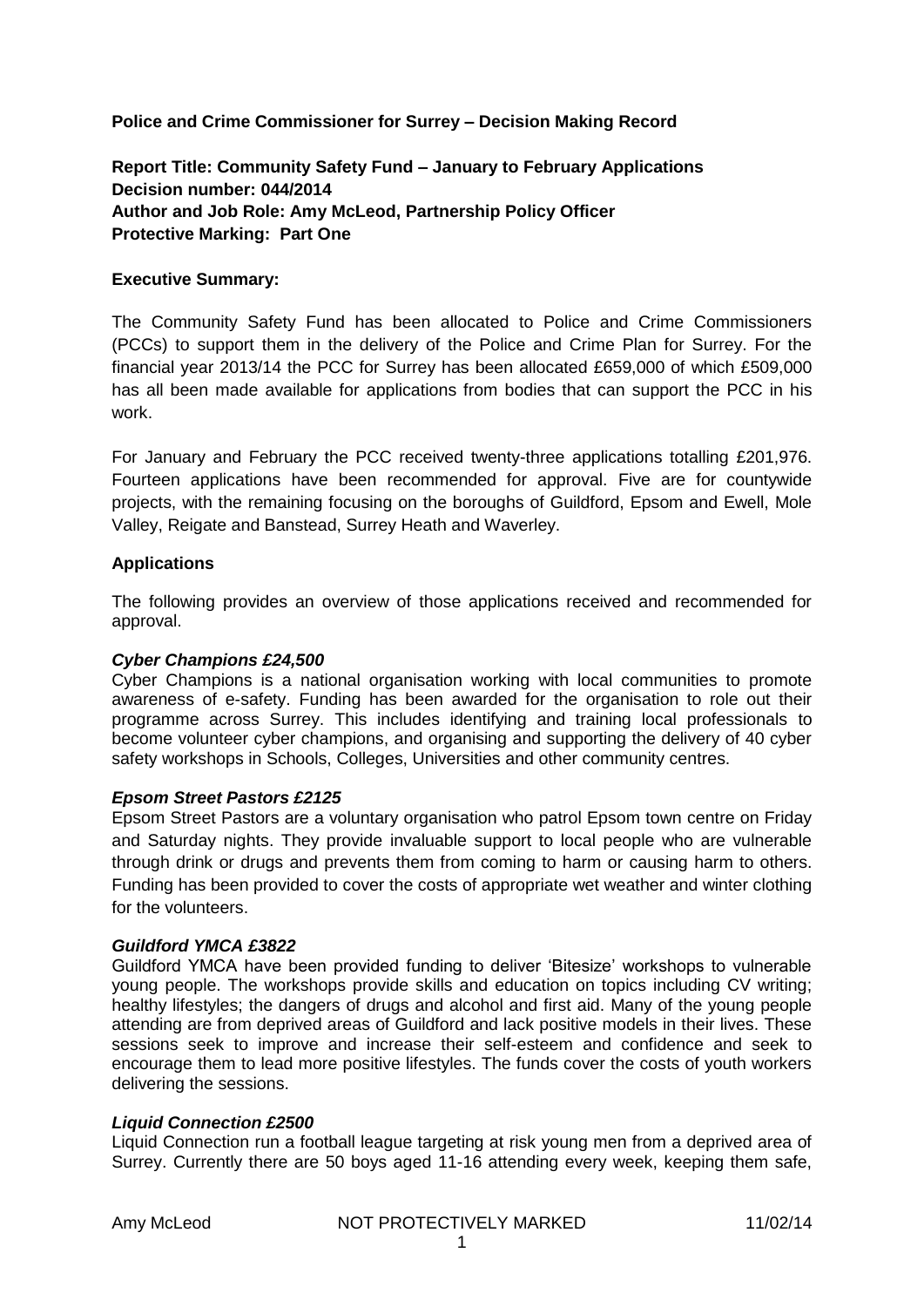active and out of trouble. In addition to supporting the boys that attend, Liquid Connection offers volunteering opportunities for young men interested in gaining experience in sport. Funding is required to cover the costs of hiring the sports pitches, providing the youth workers and buying equipment.

### *Pitstop £3261*

Pitstop is a charity providing support and care for the homeless, unemployed and socially isolated. The charity requires funding to take a group of their service users on an outdoor pursuits holiday in Derbyshire. The holiday aims to increase individuals abilities to work together as a team, overcoming challenges both individually and as teams and increasing self-confidence. All of these skills aim to help individuals change their lifestyle, overall leading to a reduction in crime, ASB, re-offending, and drug and alcohol use.

### *Surrey Care Trust £1637*

Funding is requested to provide four laptops for an employability programme. The laptops are required to enable eight young people to undertake a Foundation learning programme. The young people involved in the project are all NEET and likely to be involved in criminality, they would otherwise lack the skills to make college or employment an option. The aim of the programme is to increase functional skills, confidence and self-esteem, with the overall aim of the young people moving onto further education or employment.

### *Surrey Care Trust £1685*

Surrey Care Trust requested funding to train six ex-offenders to become peer mentors. Exoffenders who have received peer mentoring previously have requested to be trained to provide the same support to others who are just starting out on their journey. The exoffenders are keen to help others to turn their lives around by sharing their experiences. The training will also provide those trained with new skills and will help to develop their selfesteem. Funding will cover the costs of training and running the mentoring sessions.

#### *Surrey Heath Learning Partnership £3375*

Surrey Heath Partnership have requested funds to deliver a Young Citizen project as a replacement to Junior Citizens with all year 7 pupils in the borough, providing them with information on personal safety and crime reduction.

The programme provides young people with key messages on subjects such as the risks they may face, internet safety, anti-bullying, healthy relationships, and the effects of alcohol, providing information to enable young people to make sensible decisions. It discourages involvement in crime, ASB and alcohol and drug use and also prevents young people from becoming victims.

#### *Surrey Police & YMCA £45,000*

Surrey Police and the YMCA with support from the Local Safeguarding Childrens Board have requested funds to put support in place around a multi-agency campaign currently running to raise awareness of Child Sexual Exploitation.

The awareness raising campaign is known to lead to an immediate increase in referrals and funding has been requested to employ a full-time coordinator to cover these referrals. The post will manage and supervise volunteers, providing support to those affected by this crime. Funding will cover one year of the anticipated costs, with further funding coming from other sources in the future.

#### *Surrey Police £50,000*

Surrey Police e-business team are requesting funding to provide an on-line solution to improve community engagement. This includes an on-line portal where members of the public can view crime and safety alerts and are able to share these alerts through social networking sites. Surrey police officers, staff and partners will be able to post crime and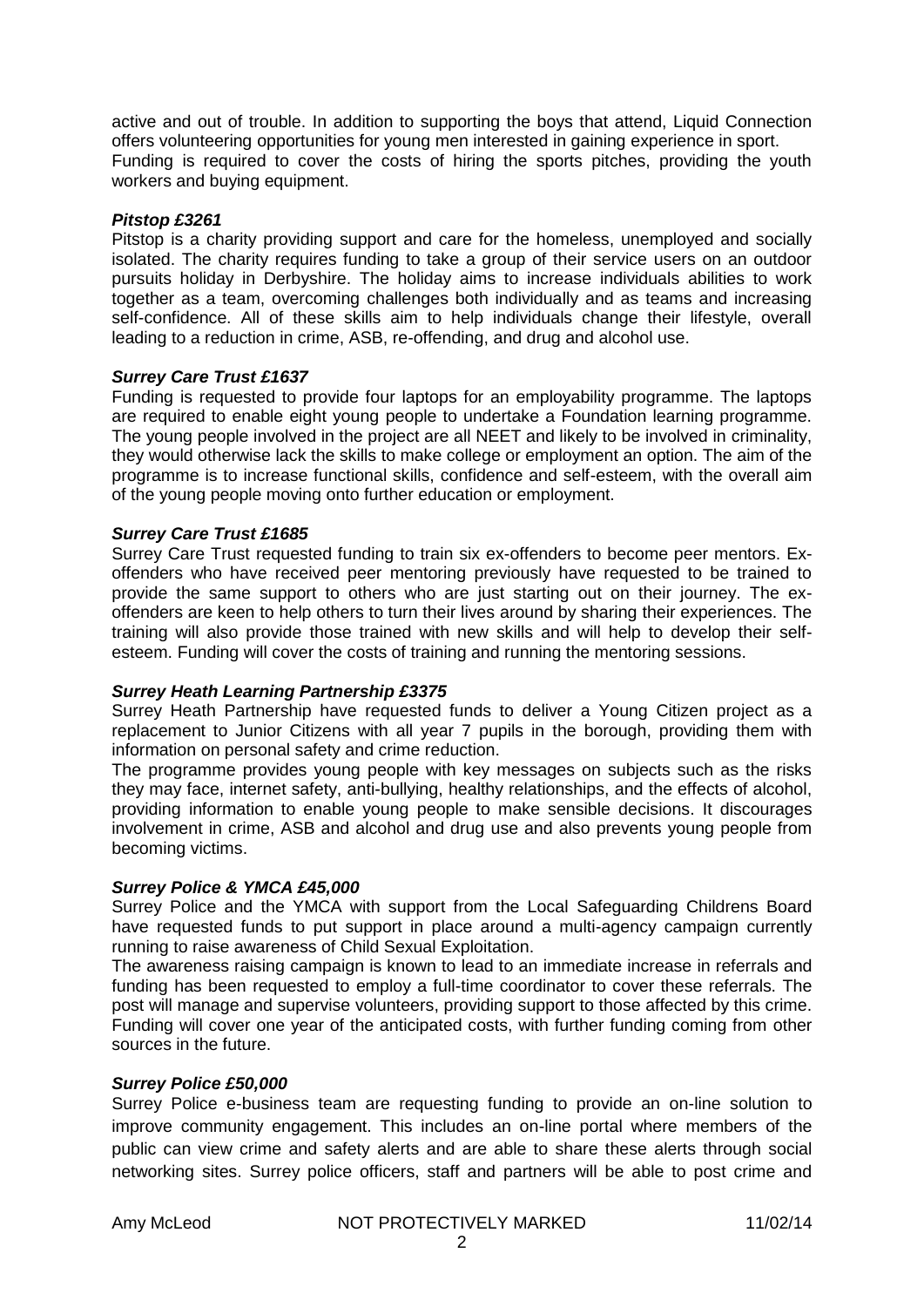safety information and also allows members of the public to send their information into the force. Surrey Police are covering half of the costs and the OPCC have agreed to fund the other half.

## *Surrey Police £10,000*

Surrey Police and the Surrey Youth Support Service have designed the Youth Restorative Intervention as a disposal method for youth crime. Match-funding is requested to support the evaluation of the Youth Restorative Intervention scheme.

Youth Restorative Interventions aim to reduce re-offending by diverting people from the criminal justice system. They provide an opportunity for the young person to repair any harm caused and in doing so also seek to increase victim satisfaction. An in-depth external evaluation is required to understand the impact of YRI and any correlation this scheme may have with the reduction in youth offending.

### *The 40 Degreez Centre £5000*

This youth centre provides advice and guidance to vulnerable young people known to the police or referred by local schools. The youth club provides regular drop-in clinics offering advice on substance misuse, bullying and relationships. There are also one-to-one meetings helping young offenders to turn away from crime and gain employment. The centre also helps to signpost young people in to other specialist services, enabling them to get the support they require on specific issues.

Funding will be used to cover the salary costs for one year for the youth leader and youth assistant to run specific workshops.

### *Windle Valley Youth Project £5000*

This youth scheme run a number of projects, engaging young people and keeping them active and out of trouble. Funding is requested to part cover the costs of a multi-use sports pitch to be used by local 13-18 year olds. The aim is to provide positive activity and reduce boredom and anti-social behaviour. The young people themselves are involved in raising the remaining funds.

#### *Windle Valley Youth Project £2000*

The Windle Valley Youth Project is developing a mentoring scheme for 11-18 year olds in Surrey Heath. A team of volunteer mentors will be recruited, trained and supervised while mentoring young people referred from schools and youth clubs. The aim is to support young people to tackle personal challenges, encouraging them to develop positive ways of dealing with challenging behaviour, thereby lessening their impact on the wider community. Funding will cover training, accreditation fees, development of the programme and publicity.

#### **Recommendation**

The Commissioner supports the recommendations of the Community Safety Fund Decision Panel and awards to the following;

- £24,500 to Cyber Champions to recruit volunteers and deliver e-safety workshops.
- £2125 to Epsom Street Pastors to provide appropriate uniform.
- £3822 to Guildford YMCA to deliver Bitesize workshops.
- £2500 to Liquid Connection to run their Football League.
- £3261 to Pitstop to provide a residential outdoor pursuits course for socially isolated, unemployed, homeless men.
- £1637 to Steps Ahead to enable them to deliver an employability programme for young NEETs.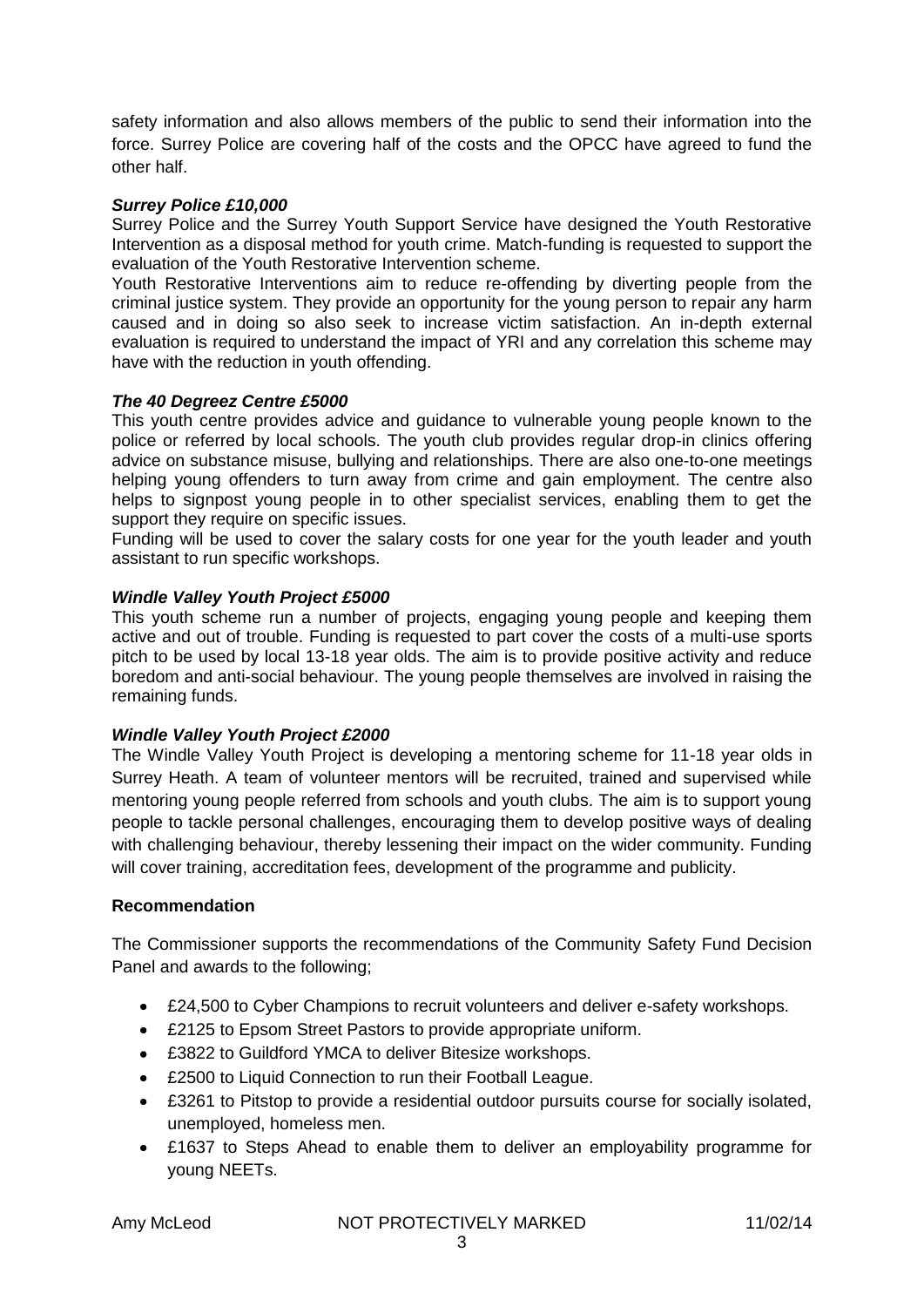- £1685 to Surrey Care Trust to deliver an offender mentoring programme.
- £3375 to Surrey Heath Borough Council to deliver a Junior Citizen Scheme.
- £45,000 to Surrey Police and Guildford YMCA to employ a volunteer coordinator for one year to manage referrals about Child Sexual Exploitation.
- £50,000 to Surrey Police to match fund the cost of a new on-line community engagement system.
- £10,000 to Surrey Police to fund an external evaluation of the Youth Restorative Intervention scheme.
- £5000 to the 40 Degreez Youth Centre to deliver workshops to support young people.
- £5000 to Windle Valley Youth Project to contribute to the costs of a multi-sports pitch.
- £2000 to Windle Valley Youth Project to develop a youth mentoring scheme.

# **Police and Crime Commissioner Approval**

I approve the recommendation(s):

Signature:

Zi tholey

Date: 14/02/2014

All decisions must be added to the decision register.